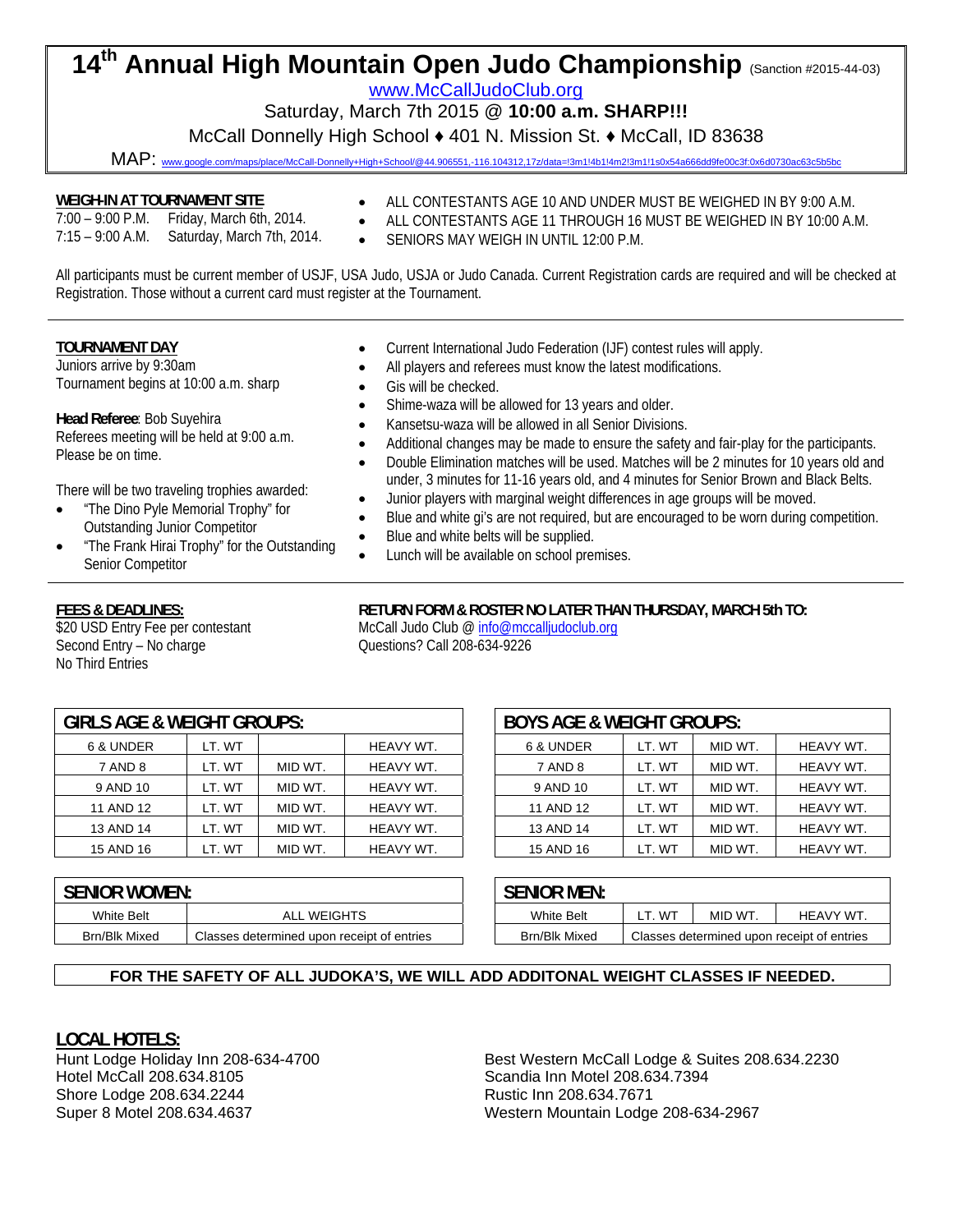# **14<sup>th</sup> Annual High Mountain Open Judo Championship (Sanction #2015-44-03)**

www.McCallJudoClub.org

Saturday, March 7th 2015 @ **10:00 a.m. SHARP!!!**

McCall Donnelly High School ♦ 401 N. Mission St. ♦ McCall, ID 83638

MAP: www.google.com/maps/place/McCall-Donnelly+High+School/@44.906551,-116.104312,17z/data=!3m1!4b1!4m2!3m1!1s0x54a666dd9fe00c3f:0x6d0730ac63c5b5bc

This is an electronically fill-able form, please type all answers and then print to sign. Incomplete, incorrect and illegible forms will be returned at the cost of the Judoka entering.

| <b>CONTESTANT INFO:</b>                                                                                                                                                                                                                                                                                                         |  |                                         |  |  |  |  |
|---------------------------------------------------------------------------------------------------------------------------------------------------------------------------------------------------------------------------------------------------------------------------------------------------------------------------------|--|-----------------------------------------|--|--|--|--|
| <b>FIRST NAME:</b>                                                                                                                                                                                                                                                                                                              |  | <b>LAST NAME:</b>                       |  |  |  |  |
| <b>ADDRESS</b><br><b>STREET</b><br>CITY, STATE & ZIP<br>PHONE #:                                                                                                                                                                                                                                                                |  |                                         |  |  |  |  |
| AGE:                                                                                                                                                                                                                                                                                                                            |  | GENDER:                                 |  |  |  |  |
| <b>JUDO RANK:</b>                                                                                                                                                                                                                                                                                                               |  | <b>ESTIMATED WEIGHT (lbs):</b>          |  |  |  |  |
| USJF or USA JUDO or USJA #:                                                                                                                                                                                                                                                                                                     |  | <b>MEMBERSHIP EXPIRES:</b>              |  |  |  |  |
|                                                                                                                                                                                                                                                                                                                                 |  | <b>NON-BLACK BELT COMPETITOR:</b>       |  |  |  |  |
| a Judo Instructor, who has been awarded the rank of Shodan or higher, under the auspices of USA Judo, USJF, or USJA, hereby certify that,<br>although not having been awarded the rank of Shodan or higher, is of sufficient aptitude and skill in Judo to compete in this Tournament. Copy of rank<br>certificate is attached. |  |                                         |  |  |  |  |
| <b>JUDO INSTRUCTOR</b><br>SIGNATURE:                                                                                                                                                                                                                                                                                            |  | DATE:                                   |  |  |  |  |
| <b>JUDO INSTRUCTOR NAME:</b>                                                                                                                                                                                                                                                                                                    |  | <b>JUDO CLUB NAME &amp;</b><br>ADDRESS: |  |  |  |  |

| <b>SECOND ENTRY FORM</b>                                                                                                                                                                                                                                                 |  |  |  |  |  |  |
|--------------------------------------------------------------------------------------------------------------------------------------------------------------------------------------------------------------------------------------------------------------------------|--|--|--|--|--|--|
| <b>CERTIFICATE REGARDING A CONTESTANT MOVING UP TO ANOTHER DIVISION:</b>                                                                                                                                                                                                 |  |  |  |  |  |  |
| A Judo Instructor, who has been awarded the rank of Shodan or higher, under the auspices of the USA Judo, USJF, or USJA, hereby certify that,<br>may compete in another age division higher than his/her own with the knowledge of the rules for that specific division. |  |  |  |  |  |  |
| DATE:<br><b>CONTESTANT SIGNATURE:</b>                                                                                                                                                                                                                                    |  |  |  |  |  |  |
| DATE:<br>SENSEI'S SIGNATURE:                                                                                                                                                                                                                                             |  |  |  |  |  |  |

| <b>PARENT/GUARDIAN INFO:</b> |  |          |  |  |  |
|------------------------------|--|----------|--|--|--|
|                              |  |          |  |  |  |
| NAME:                        |  | PHONE #: |  |  |  |